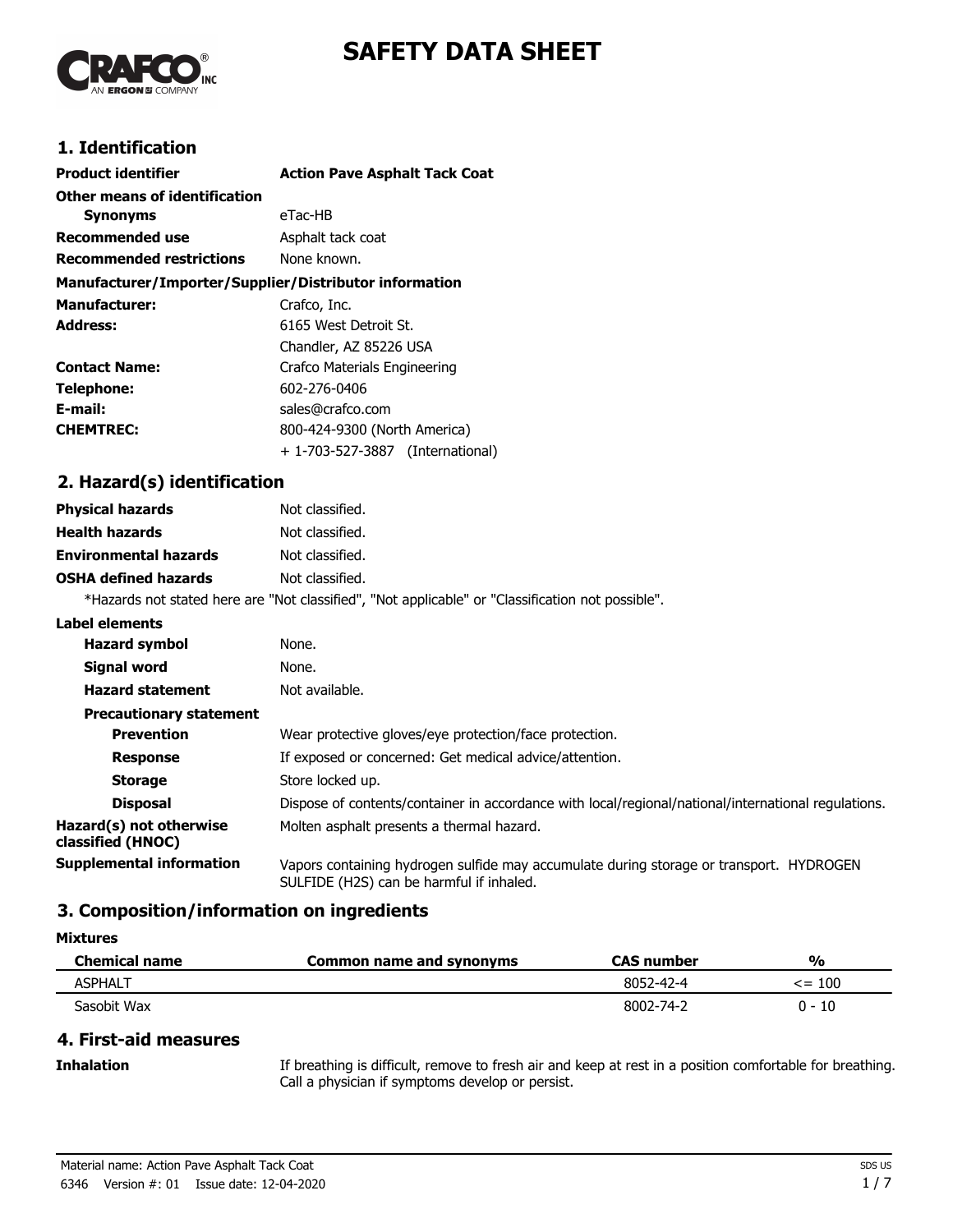| <b>Skin contact</b>                                      | Immediately place the affected skin under running water for at least 20 minutes - DO NOT DELAY.<br>Prolonged flushing/cooling is necessary. Ice (or "cold packs") may be used in the event that water<br>is unavailable. Do not attempt to remove the asphalt. Do not place any sheets or towels on top of<br>the asphalt due to the risk of adhesion. Get immediate medical attention. |
|----------------------------------------------------------|-----------------------------------------------------------------------------------------------------------------------------------------------------------------------------------------------------------------------------------------------------------------------------------------------------------------------------------------------------------------------------------------|
| Eye contact                                              | Immediately flush eyes with plenty of water for at least 15 minutes. Remove contact lenses, if<br>present and easy to do. Continue rinsing. Get medical attention or advice.                                                                                                                                                                                                            |
| <b>Ingestion</b>                                         | Rinse mouth. DO NOT induce vomiting. Get medical attention immediately. If ingestion of a large<br>amount does occur, call a poison control center immediately.                                                                                                                                                                                                                         |
| Most important<br>symptoms/effects, acute and<br>delayed | Potential for severe thermal burns.                                                                                                                                                                                                                                                                                                                                                     |
| 5. Fire-fighting measures                                |                                                                                                                                                                                                                                                                                                                                                                                         |

| Suitable extinguishing media                                        | Extinguish with foam, carbon dioxide, dry powder or water fog.                                                                                                                                                                                                                                   |  |  |
|---------------------------------------------------------------------|--------------------------------------------------------------------------------------------------------------------------------------------------------------------------------------------------------------------------------------------------------------------------------------------------|--|--|
| Unsuitable extinguishing<br>media                                   | Do not use a solid water stream as it may scatter and spread fire.                                                                                                                                                                                                                               |  |  |
| <b>Specific hazards arising from</b><br>the chemical                | Irritating and toxic gases or fumes may be released during a fire.                                                                                                                                                                                                                               |  |  |
| Special protective equipment<br>and precautions for<br>firefighters | Firefighters must use standard protective equipment including flame retardant coat, helmet with<br>face shield, gloves, rubber boots, and in enclosed spaces, SCBA. Structural firefighters protective<br>clothing will only provide limited protection.                                         |  |  |
| <b>Fire fighting</b><br>equipment/instructions                      | ALWAYS stay away from tanks engulfed in flame. Fight fire from maximum distance or use<br>unmanned hose holders or monitor nozzles. Move containers from fire area if you can do so without<br>risk. In the event of fire, cool tanks with water spray. Use of foam or water may cause frothing. |  |  |
| <b>Specific methods</b>                                             | In the event of fire and/or explosion do not breathe fumes. In the event of fire, cool tanks with<br>water spray.                                                                                                                                                                                |  |  |

## **6. Accidental release measures**

| <b>Personal precautions,</b><br>protective equipment and<br>emergency procedures | Keep unnecessary personnel away. Ventilate closed spaces before entering them. Do not touch<br>damaged containers or spilled material unless wearing appropriate protective clothing.                                                                                                                                                  |
|----------------------------------------------------------------------------------|----------------------------------------------------------------------------------------------------------------------------------------------------------------------------------------------------------------------------------------------------------------------------------------------------------------------------------------|
| <b>Methods and materials for</b><br>containment and cleaning up                  | Dike far ahead of spill for later disposal. Ventilate area and avoid breathing vapors or mist. For large<br>spills, dike far ahead of liquid spill for later disposal. Do not release into sewers or waterways. Allow<br>spilled material to solidify and scrape up with shovels into a suitable container for recycle or<br>disposal. |
| <b>Environmental precautions</b>                                                 | Not available.                                                                                                                                                                                                                                                                                                                         |
| 7. Handling and storage                                                          |                                                                                                                                                                                                                                                                                                                                        |
|                                                                                  |                                                                                                                                                                                                                                                                                                                                        |

| <b>Precautions for safe handling</b>                                      | Avoid contact with molten material. Hydrogen sulfide, a very highly toxic gas, may be present with<br>this material. Keep face clear of tank and/or tank car openings. Do not add water to hot product.<br>This may result in frothing of the mixture causing hot asphalt to overflow the container |
|---------------------------------------------------------------------------|-----------------------------------------------------------------------------------------------------------------------------------------------------------------------------------------------------------------------------------------------------------------------------------------------------|
| Conditions for safe storage,<br>including any<br><i>incompatibilities</i> | Prevent electrostatic charge build-up by using common bonding and grounding techniques. Store in<br>a well-ventilated place. It is recommended that the storage temperature never exceed 375°F.                                                                                                     |

## **8. Exposure controls/personal protection**

### **Occupational exposure limits**

| <b>US. ACGIH Threshold Limit Values</b> |             |                        |                     |
|-----------------------------------------|-------------|------------------------|---------------------|
| <b>Material</b>                         | <b>Type</b> | <b>Value</b>           | Form                |
| Action Pave Asphalt Tack<br>Coat        | TWA         | $0.5 \,\mathrm{mg/m3}$ | Inhalable fraction. |
| <b>Components</b>                       | <b>Type</b> | <b>Value</b>           | Form                |
| ASPHALT (CAS 8052-42-4)                 | <b>TWA</b>  | $0.5 \text{ mg/m}$     | Inhalable fume.     |
| Sasobit Wax (CAS<br>8002-74-2)          | <b>TWA</b>  | $2 \text{ mg/m}$       | Fume.               |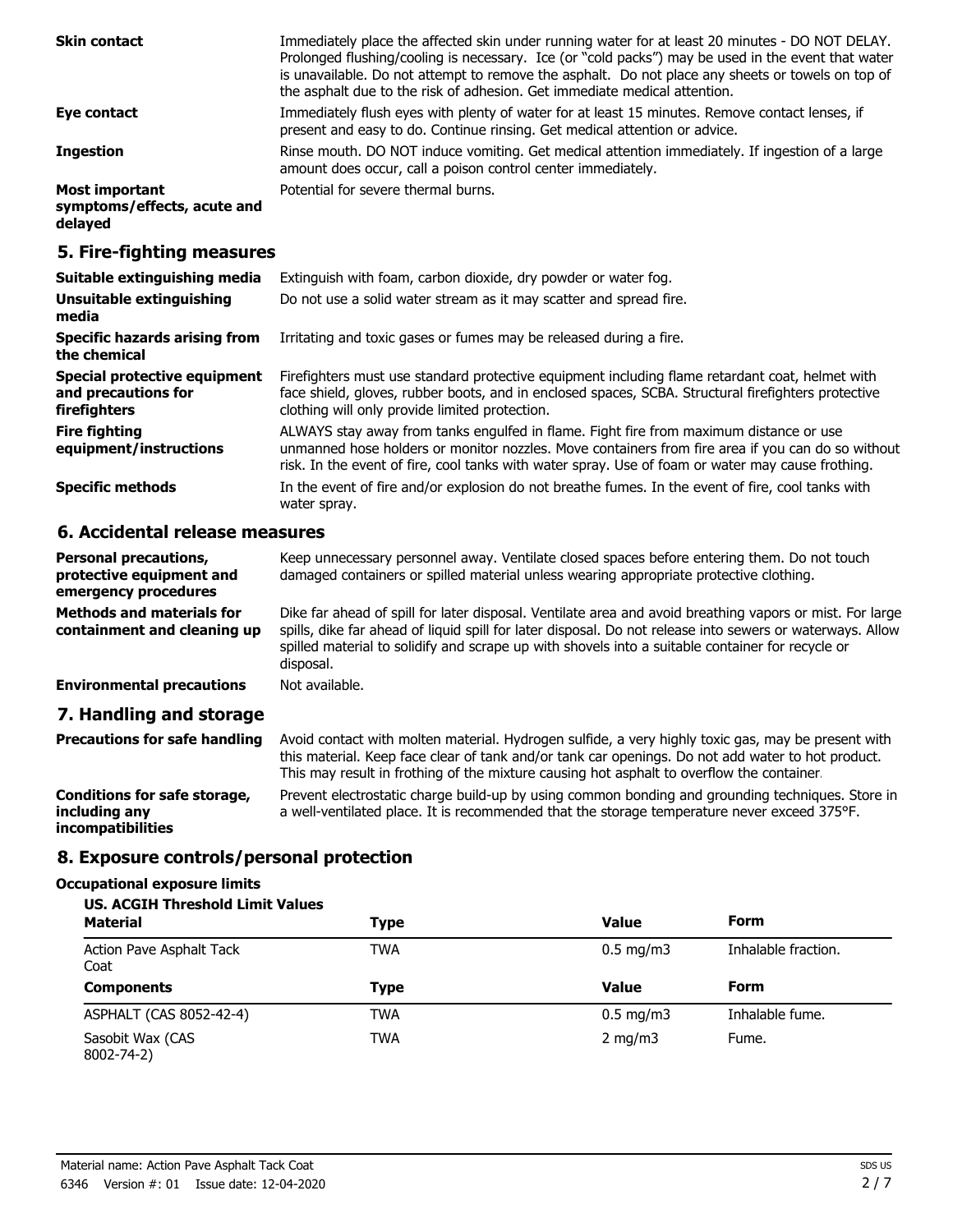| US, NIOSH: Pocket Guide to Chemical Hazards<br><b>Material</b> | <b>Type</b>                                                                                                                                                                                                                 | <b>Value</b>                                               | Form  |  |
|----------------------------------------------------------------|-----------------------------------------------------------------------------------------------------------------------------------------------------------------------------------------------------------------------------|------------------------------------------------------------|-------|--|
| Action Pave Asphalt Tack<br>Coat                               | Ceiling                                                                                                                                                                                                                     | 5 mg/m $3$                                                 | Fume. |  |
| <b>Components</b>                                              | <b>Type</b>                                                                                                                                                                                                                 | <b>Value</b>                                               | Form  |  |
| ASPHALT (CAS 8052-42-4)                                        | Ceiling                                                                                                                                                                                                                     | 5 mg/m $3$                                                 | Fume. |  |
| Sasobit Wax (CAS<br>8002-74-2)                                 | <b>TWA</b>                                                                                                                                                                                                                  | 2 mg/m $3$                                                 | Fume. |  |
| <b>Biological limit values</b>                                 |                                                                                                                                                                                                                             | No biological exposure limits noted for the ingredient(s). |       |  |
| <b>Appropriate engineering</b><br>controls                     | Provide adequate ventilation, including appropriate local extraction, to ensure that the defined<br>occupational exposure limit is not exceeded.                                                                            |                                                            |       |  |
|                                                                | Individual protection measures, such as personal protective equipment                                                                                                                                                       |                                                            |       |  |
| Eye/face protection                                            | Safety glasses. Wear face shield if there is risk of splashes.                                                                                                                                                              |                                                            |       |  |
| <b>Skin protection</b>                                         |                                                                                                                                                                                                                             |                                                            |       |  |
| <b>Hand protection</b>                                         | Thermally protective, chemical resistant gloves are recommended. If contact with forearms is likely<br>wear gauntlet style gloves.                                                                                          |                                                            |       |  |
| <b>Other</b>                                                   | Normal work clothing (long sleeved shirts and long pants) is recommended. Wear 100% cotton<br>clothing.                                                                                                                     |                                                            |       |  |
| <b>Respiratory protection</b>                                  | When workers are facing concentrations above the exposure limit they must use appropriate<br>certified respirators.                                                                                                         |                                                            |       |  |
| <b>Thermal hazards</b>                                         | During product use, there is a risk of thermal burns.                                                                                                                                                                       |                                                            |       |  |
| <b>General hygiene</b><br>considerations                       | Always observe good personal hygiene measures, such as washing after handling the material and<br>before eating, drinking, and/or smoking. Routinely wash work clothing and protective equipment to<br>remove contaminants. |                                                            |       |  |

# **9. Physical and chemical properties**

| <b>Appearance</b>                                   | Brown to black in color.          |
|-----------------------------------------------------|-----------------------------------|
| <b>Physical state</b>                               | Liquid.                           |
| Form                                                | Semi-solid at ambient temperature |
| Color                                               | Black.                            |
| Odor                                                | Tar-like                          |
| <b>Odor threshold</b>                               | Not available.                    |
| рH                                                  | Not available.                    |
| <b>Melting point/freezing point</b>                 | Not available.                    |
| <b>Initial boiling point and</b><br>boiling range   | $>$ 700 °F ( $>$ 371.11 °C)       |
| <b>Flash point</b>                                  | > 446.0 °F (> 230.0 °C) Open Cup  |
| <b>Evaporation rate</b>                             | Not available.                    |
| Flammability (solid, gas)                           | Not available.                    |
| <b>Upper/lower flammability or explosive limits</b> |                                   |
| <b>Flammability limit - lower</b><br>(%)            | Not available.                    |
| <b>Flammability limit -</b><br>upper $(\% )$        | Not available.                    |
| <b>Explosive limit - lower</b><br>(%)               | Not available.                    |
| <b>Explosive limit - upper</b><br>(%)               | Not available.                    |
| Vapor pressure                                      | $< 1$ mm Hg at 70°F               |
| <b>Vapor density</b>                                | > 5                               |
| <b>Relative density</b>                             | $0.96 - 1.06$                     |
| Solubility(ies)                                     |                                   |
| <b>Solubility (water)</b>                           | Insoluble                         |
|                                                     |                                   |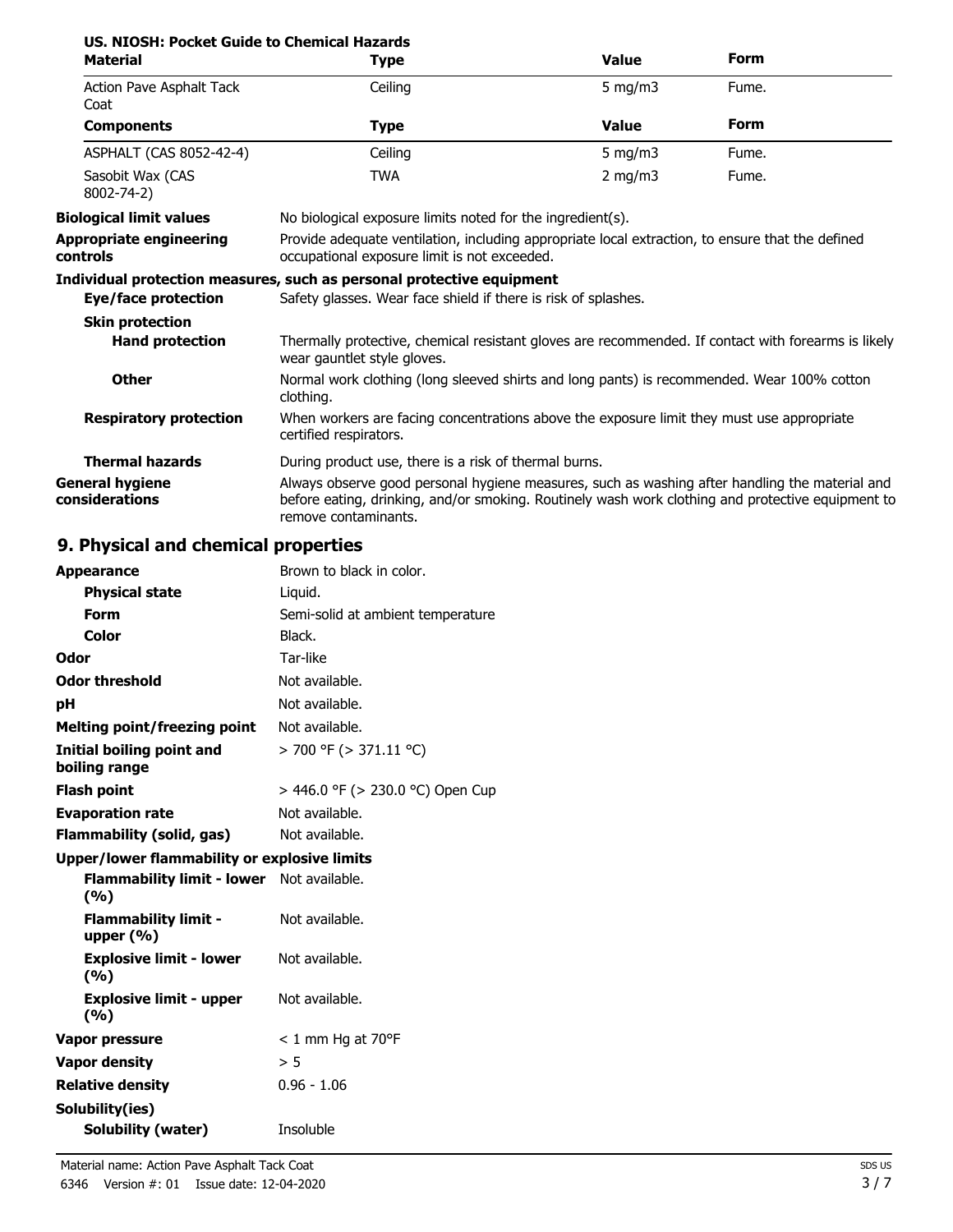| <b>Partition coefficient</b><br>(n-octanol/water) | Not available.         |
|---------------------------------------------------|------------------------|
| <b>Auto-ignition temperature</b>                  | > 700 °F (> 371.11 °C) |
| <b>Decomposition temperature</b>                  | Not available.         |
| <b>Viscosity</b>                                  | Not available.         |
| <b>Other information</b>                          |                        |
| <b>Specific gravity</b>                           | 1.00                   |

## **10. Stability and reactivity**

| <b>Reactivity</b>                            | The product is stable and non-reactive under normal conditions of use, storage and transport                                                              |
|----------------------------------------------|-----------------------------------------------------------------------------------------------------------------------------------------------------------|
| <b>Chemical stability</b>                    | Stable under normal temperature conditions.                                                                                                               |
| <b>Possibility of hazardous</b><br>reactions | Hazardous polymerization does not occur.                                                                                                                  |
| <b>Conditions to avoid</b>                   | Do not overheat product.                                                                                                                                  |
| <b>Incompatible materials</b>                | Strong oxidizing agents.                                                                                                                                  |
| <b>Hazardous decomposition</b><br>products   | Upon decomposition, this product may yield sulfur dioxide, carbon monoxide, carbon dioxide and/or<br>low molecular weight hydrocarbons. Hydrogen sulfide. |

## **11. Toxicological information**

#### **Information on likely routes of exposure**

| <b>Inhalation</b>                                                                                             | May cause irritation to the respiratory system.                                                                                                                                                                                                                                                                                                                                                                                             |
|---------------------------------------------------------------------------------------------------------------|---------------------------------------------------------------------------------------------------------------------------------------------------------------------------------------------------------------------------------------------------------------------------------------------------------------------------------------------------------------------------------------------------------------------------------------------|
| <b>Skin contact</b>                                                                                           | Molten material will produce thermal burns.                                                                                                                                                                                                                                                                                                                                                                                                 |
| Eye contact                                                                                                   | Molten material will produce thermal burns.                                                                                                                                                                                                                                                                                                                                                                                                 |
| <b>Ingestion</b>                                                                                              | Causes digestive tract burns.                                                                                                                                                                                                                                                                                                                                                                                                               |
| Symptoms related to the<br>physical, chemical and<br>toxicological characteristics                            | Not available.                                                                                                                                                                                                                                                                                                                                                                                                                              |
| <b>Information on toxicological effects</b>                                                                   |                                                                                                                                                                                                                                                                                                                                                                                                                                             |
| <b>Acute toxicity</b>                                                                                         | Not available.                                                                                                                                                                                                                                                                                                                                                                                                                              |
| <b>Skin corrosion/irritation</b>                                                                              | Not available.                                                                                                                                                                                                                                                                                                                                                                                                                              |
| Serious eye damage/eye<br>irritation                                                                          | Not available.                                                                                                                                                                                                                                                                                                                                                                                                                              |
| Respiratory or skin sensitization                                                                             |                                                                                                                                                                                                                                                                                                                                                                                                                                             |
| <b>Respiratory sensitization</b>                                                                              | Not available.                                                                                                                                                                                                                                                                                                                                                                                                                              |
| <b>Skin sensitization</b>                                                                                     | Not available.                                                                                                                                                                                                                                                                                                                                                                                                                              |
| <b>Germ cell mutagenicity</b>                                                                                 | Not available.                                                                                                                                                                                                                                                                                                                                                                                                                              |
| Carcinogenicity                                                                                               | IARC: occupational exposures to straight-run bitumens and their emissions during road paving are<br>"possibly carcinogenic to humans" (Group 2B). Contains polycyclic aromatic compounds (PACs).<br>Prolonged and/or repeated skin contact with certain PACs has been shown to cause skin cancer.<br>Prolonged and/or repeated exposures by inhalation of certain PACs may also cause cancer of the<br>lung and of other sites of the body. |
|                                                                                                               | <b>IARC Monographs. Overall Evaluation of Carcinogenicity</b>                                                                                                                                                                                                                                                                                                                                                                               |
| ASPHALT (CAS 8052-42-4)                                                                                       | 2B Possibly carcinogenic to humans.                                                                                                                                                                                                                                                                                                                                                                                                         |
|                                                                                                               | OSHA Specifically Regulated Substances (29 CFR 1910.1001-1052)                                                                                                                                                                                                                                                                                                                                                                              |
| Not regulated.                                                                                                |                                                                                                                                                                                                                                                                                                                                                                                                                                             |
| Not listed.                                                                                                   | US. National Toxicology Program (NTP) Report on Carcinogens                                                                                                                                                                                                                                                                                                                                                                                 |
| <b>Reproductive toxicity</b>                                                                                  | Not available.                                                                                                                                                                                                                                                                                                                                                                                                                              |
| the state of the company of the state of the state of the state of the state of the state of the state of the |                                                                                                                                                                                                                                                                                                                                                                                                                                             |

| <b>REPRODUCTIVE COXICITY</b>                          | ivul available.                      |
|-------------------------------------------------------|--------------------------------------|
| Specific target organ toxicity<br>- single exposure   | Not available.                       |
| Specific target organ toxicity<br>- repeated exposure | Not available.                       |
| <b>Aspiration hazard</b>                              | Not available.                       |
| <b>Chronic effects</b>                                | Prolonged inhalation may be harmful. |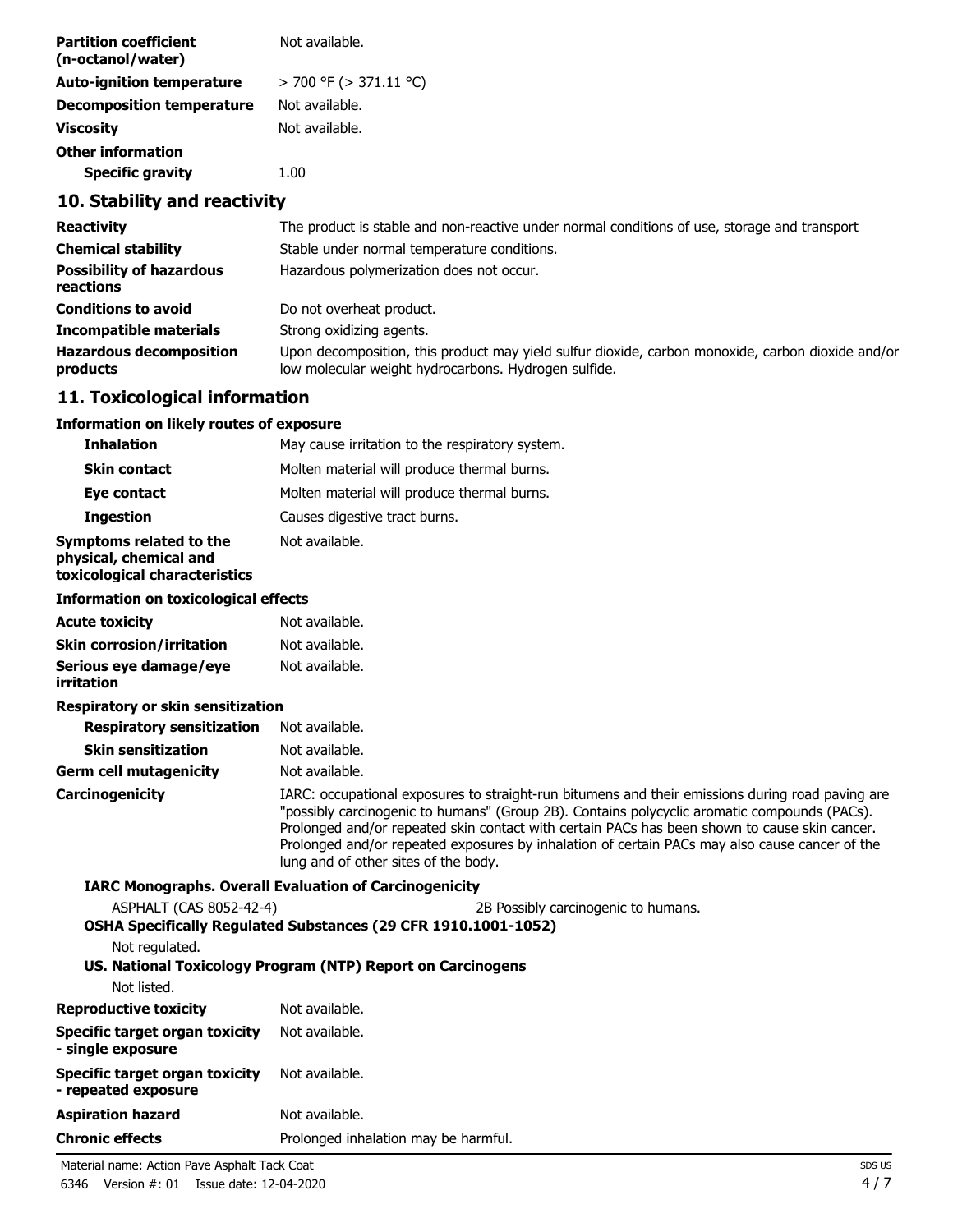# **12. Ecological information**

| <b>Ecotoxicity</b>                   | This product has no known eco-toxicological effects.                                                                                                                                      |
|--------------------------------------|-------------------------------------------------------------------------------------------------------------------------------------------------------------------------------------------|
| <b>Persistence and degradability</b> | No data is available on the degradability of this product.                                                                                                                                |
| <b>Bioaccumulative potential</b>     | Not available.                                                                                                                                                                            |
| Mobility in soil                     | Not available.                                                                                                                                                                            |
| Other adverse effects                | No other adverse environmental effects (e.g. ozone depletion, photochemical ozone creation<br>potential, endocrine disruption, global warming potential) are expected from this component |

# **13. Disposal considerations**

| <b>Disposal instructions</b>                    | Allow molten resin to solidify before disposal. Dispose in accordance with all applicable regulations.<br>When this product as supplied is to be discarded as waste, it does not meet the definition of a<br>RCRA waste under 40 CFR 261. |
|-------------------------------------------------|-------------------------------------------------------------------------------------------------------------------------------------------------------------------------------------------------------------------------------------------|
| Hazardous waste code                            | Not applicable.                                                                                                                                                                                                                           |
| <b>Waste from residues /</b><br>unused products | Empty containers or liners may retain some product residues. This material and its container must<br>be disposed of in a safe manner (see: Disposal instructions).                                                                        |
| <b>Contaminated packaging</b>                   | No special precautions.                                                                                                                                                                                                                   |

### **14. Transport information**

**DOT**

| <b>UN number</b>                             | <b>UN3257</b>                                                                                                                     |
|----------------------------------------------|-----------------------------------------------------------------------------------------------------------------------------------|
| UN proper shipping name                      | Elevated temperature liquid, n.o.s., at or above 100 C and below its flash point (including molten<br>metals, molten salts, etc.) |
| Transport hazard class(es)                   |                                                                                                                                   |
| <b>Class</b>                                 | 9                                                                                                                                 |
| <b>Subsidiary risk</b>                       |                                                                                                                                   |
| Label(s)                                     | 9                                                                                                                                 |
| <b>Packing group</b>                         | Ш                                                                                                                                 |
| <b>Special precautions for</b>               | Not available.                                                                                                                    |
| user                                         |                                                                                                                                   |
| <b>Special provisions</b>                    | IB1, T3, TP3, TP29                                                                                                                |
| <b>Packaging exceptions</b>                  | None                                                                                                                              |
| Packaging non bulk                           | None                                                                                                                              |
| <b>Packaging bulk</b>                        | 247                                                                                                                               |
| <b>IATA</b>                                  |                                                                                                                                   |
| <b>UN number</b>                             | <b>UN3257</b>                                                                                                                     |
| UN proper shipping name                      | Elevated temperature liquid, n.o.s. at or above 100°C and below its flash point (including molten<br>metals, molten salts, etc.)  |
| Transport hazard class(es)                   |                                                                                                                                   |
| <b>Class</b>                                 | 9                                                                                                                                 |
| <b>Subsidiary risk</b>                       |                                                                                                                                   |
| <b>Packing group</b>                         | Not available.                                                                                                                    |
| <b>Environmental hazards</b>                 | No.                                                                                                                               |
| <b>ERG Code</b>                              | 91                                                                                                                                |
| <b>Special precautions for</b>               | Not available.                                                                                                                    |
| user<br><b>Other information</b>             |                                                                                                                                   |
|                                              |                                                                                                                                   |
| Passenger and cargo<br>aircraft              | Forbidden                                                                                                                         |
| Cargo aircraft only                          | Forbidden                                                                                                                         |
| <b>IMDG</b>                                  |                                                                                                                                   |
| <b>UN number</b>                             | <b>UN3257</b>                                                                                                                     |
| UN proper shipping name                      | ELEVATED TEMPERATURE LIQUID, N.O.S. at or above 100°C and below its flashpoint (including<br>molten metals, molten salts, etc.)   |
| Transport hazard class(es)                   |                                                                                                                                   |
| <b>Class</b>                                 | 9                                                                                                                                 |
| <b>Subsidiary risk</b>                       |                                                                                                                                   |
| <b>Packing group</b>                         | Ш                                                                                                                                 |
| <b>Environmental hazards</b>                 |                                                                                                                                   |
| <b>Marine pollutant</b>                      | No.                                                                                                                               |
| Material name: Action Pave Asphalt Tack Coat | SDS <sub>L</sub>                                                                                                                  |

6346 Version #: 01 Issue date: 12-04-2020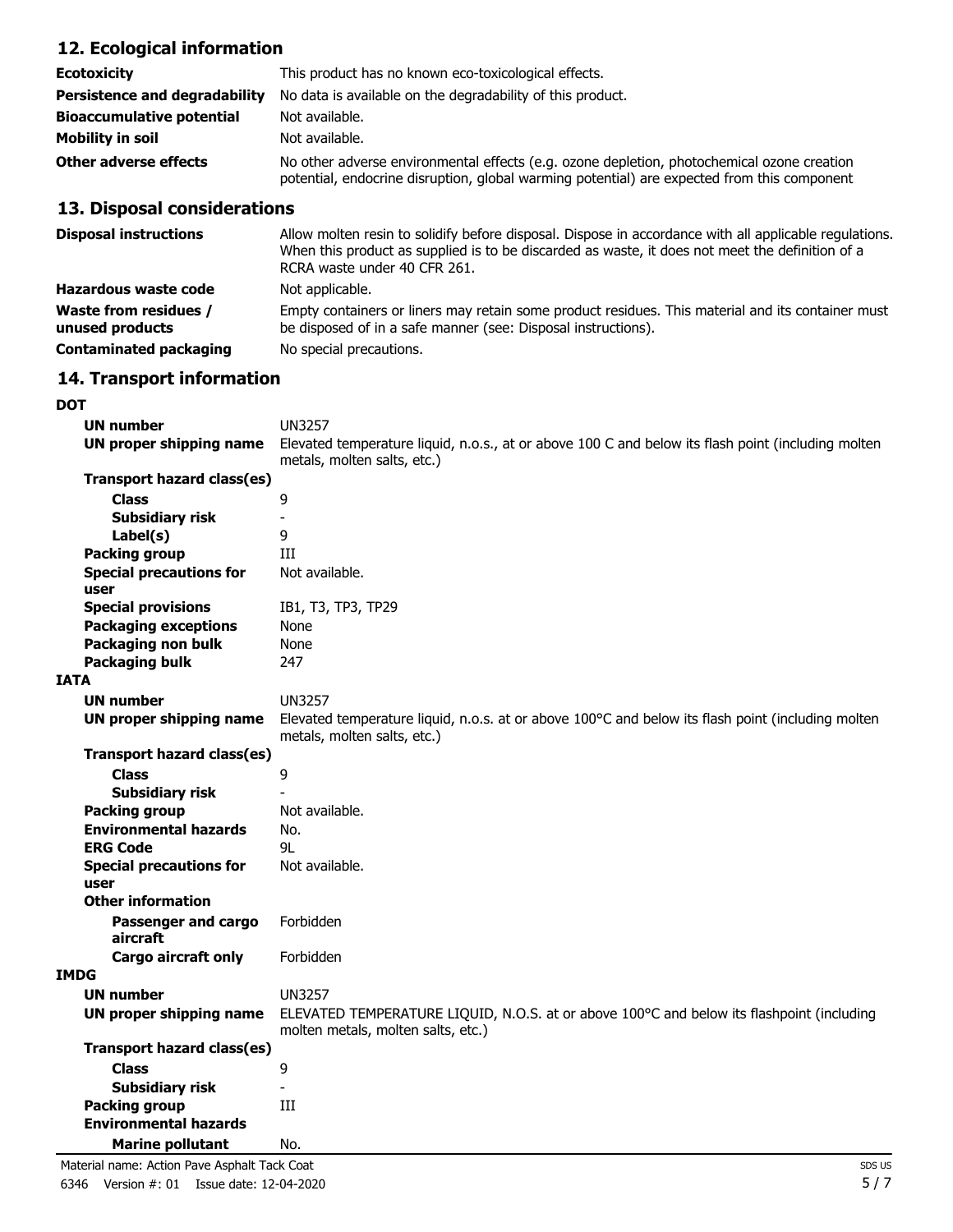| EmS                            | F-A, S-P       |
|--------------------------------|----------------|
| <b>Special precautions for</b> | Not available. |
| user                           |                |

**Transport in bulk according to** Not available. **Annex II of MARPOL 73/78 and the IBC Code**

**DOT; IATA; IMDG**



**Further information**

Shipping Marking: HOT. Transport by air is forbidden when shipped above 212°F (100°C). If the product is shipped at temperatures below 212°F (100°C), it is not regulated for transport by ground, air or vessel.

#### **15. Regulatory information**

#### **US federal regulations**

| Not regulated.                                        | TSCA Section 12(b) Export Notification (40 CFR 707, Subpt. D)                               |                        |
|-------------------------------------------------------|---------------------------------------------------------------------------------------------|------------------------|
| <b>CERCLA Hazardous Substance List (40 CFR 302.4)</b> |                                                                                             |                        |
| ASPHALT (CAS 8052-42-4)                               | Listed.                                                                                     |                        |
| <b>SARA 304 Emergency release notification</b>        |                                                                                             |                        |
| Not regulated.                                        |                                                                                             |                        |
| Not regulated.                                        | OSHA Specifically Regulated Substances (29 CFR 1910.1001-1052)                              |                        |
| <b>SARA 302 Extremely hazardous substance</b>         | <b>Superfund Amendments and Reauthorization Act of 1986 (SARA)</b>                          |                        |
| Not listed.                                           |                                                                                             |                        |
| <b>SARA 311/312</b><br><b>Hazardous chemical</b>      | Yes                                                                                         |                        |
| <b>Classified hazard</b><br>categories                | Carcinogenicity<br>Hazard not otherwise classified (HNOC)                                   |                        |
| <b>SARA 313 (TRI reporting)</b><br>Not regulated.     |                                                                                             |                        |
| <b>Other federal regulations</b>                      |                                                                                             |                        |
|                                                       | Clean Air Act (CAA) Section 112 Hazardous Air Pollutants (HAPs) List                        |                        |
| Not regulated.                                        | Clean Air Act (CAA) Section 112(r) Accidental Release Prevention (40 CFR 68.130)            |                        |
| Not regulated.                                        |                                                                                             |                        |
| <b>Safe Drinking Water Act</b><br>(SDWA)              | Not regulated.                                                                              |                        |
| <b>US state regulations</b>                           | WARNING: This product contains a chemical known to the State of California to cause cancer. |                        |
| <b>International Inventories</b>                      |                                                                                             |                        |
| Country(s) or region                                  | <b>Inventory name</b>                                                                       | On inventory (yes/no)* |
| Australia                                             | Australian Inventory of Chemical Substances (AICS)                                          | Yes                    |
| Canada                                                | Domestic Substances List (DSL)                                                              | Yes                    |
| Canada                                                | Non-Domestic Substances List (NDSL)                                                         | No                     |
| China                                                 | Inventory of Existing Chemical Substances in China (IECSC)                                  | Yes                    |